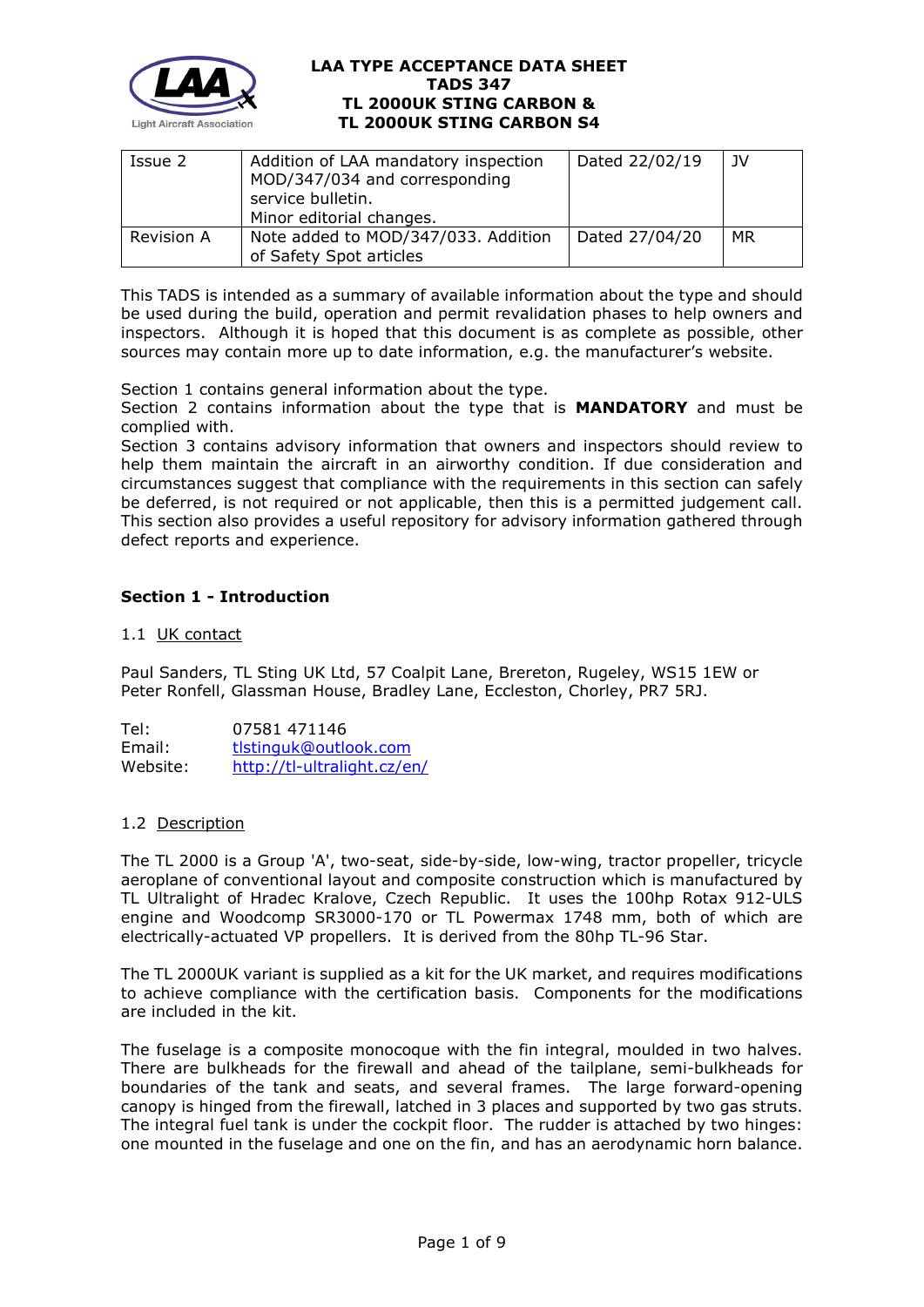

The tapered wings are detachable, glider-style. The wings are entirely composite. There is a main spar and a rear spar, the latter carrying the flap and aileron hinges, a root rib and a tip closure in each panel. There are no other ribs. There are two shear ball fittings on each side of the fuselage, which enter receptacles in the wing panel root ribs. The spar tangs cross under the occupants' seats, and are secured by a single pin on the centreline. The wings have split flaps and differential ailerons. The pitot-static head is mounted under the starboard wing. Optional long-range tanks can be installed, during build, in the root of the forward cell of the two-cell wing.

The tailplane is a two-spar structure attached to the fuselage by two pins at the mainspar and a bolt near the leading edge. The elevator is attached by five hinges. The inset tab is attached by three hinges, and is both a trim tab and an anti-balance tab.

The tricylce landing gear comprises an elastomerically-sprung, oil-damped, steerable noseleg of heat-treated 4130 steel and two fuselage-mounted, glassfibre composite spring mainlegs. All tyres are 400x100. The mainwheels have disc brakes with single callipers (dual callipers on some early UK aircraft with dual brakes). All wheels have fairings, the nosewheel fairing extending to cover the leg as well.

The pilots' controls are sticks and bottom-pivoted pedals with toe brakes. The pedals are adjustable. The ailerons, elevator and flaps are operated by pushrods. The flaps have two deployed positions. The rudder is operated by cables. The rudder circuit is completed by steering links to the steering lever on the noseleg. The throttle lever is co-axial with the trim lever and they share a friction adjustment. There is no mixture control. The propeller pitch adjustment is by means of a switch on the instrument panel. The fuel selector has two positions only.

The engine is the Rotax 912-ULS in a conventional installation. The silencer exhaust ejects downwards. The radiator is mounted beneath the engine and the oil cooler is on the starboard side with its own NACA duct. There are additional cooling-air inlets for the barrels, and for ventilating the upper aft region of the engine bay. The cowling is split into upper and lower parts, secured by Camlock fasteners to each other and to the firewall. The firewall is stainless steel backed with Fiberfrax. There are drip trays under the carburettors and redundant mountings for the carburettors to overcome two common issues with Rotax installations. The standard propeller is a 1700mm diameter 3-blade electrically-actuated VP Woodcomp SR3000 or a 1748 mm diameter 3-blade electrically-actuated VP TL Powermax.

There are some 30 differences between a UK TL2000 complying with CS-VLA and a typical European microlight variant. Some of the UK modifications have been adopted for LSAs, and some for all future production. The modifications include a new noseleg, fireproof firewall, structural reinforcement, and extensive changes to the trim system. The S4 variant includes all but 10 of these differences as part of the kit delivery standard. The S4 variant also includes a number of improvements over the original design, including: engine cowlings redesigned for improved engine cooling; redesigned canopy to aid entry and improve ventilation; rudder pedals in-flight adjustable; luggage bay with top entry for easier access; electric flaps; redesigned rudder and fin; larger wheels and tyres; redesigned wheel spats and instrument panel. The S4 variant is normally fitted with a Rotax 912iS and either Woodcomp SR3000 1700 mm or Kiev 283/1800 prop.

Note that the only propeller(s) approved for an individual aircraft are those listed on the individual aircraft's Operating Limitations document or in the PTL/1 (Propeller Type List) for the type.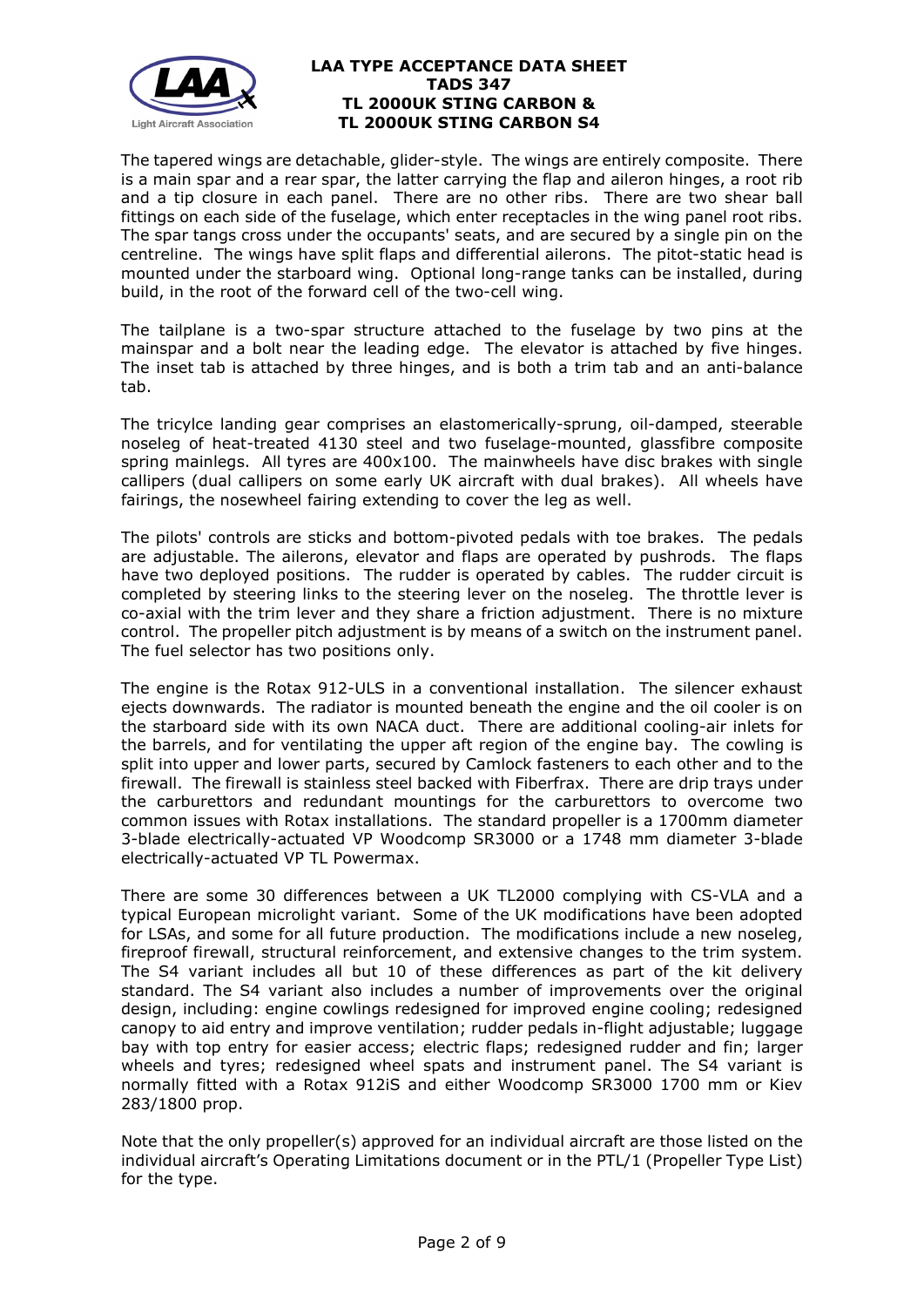

## **Section 2 – Mandatory information for owners, operators and inspectors**

At all times, responsibility for the maintenance and airworthiness of an aircraft rests with the owner. Condition No 3 of a Permit to Fly requires that: *"the aircraft shall be maintained in an airworthy condition".* 

### 2.1 Fast Build Kit 51% Compliance

The following items must be carried out by the builder to satisfy the 51% rule:

| Preparatory work | Inspect incoming fuselage kit<br>Inspect tail kit components<br>Inspect wing kit components<br>Inspect undercarriage components<br>Inspect engine installation components                                                                                                                                                            |
|------------------|--------------------------------------------------------------------------------------------------------------------------------------------------------------------------------------------------------------------------------------------------------------------------------------------------------------------------------------|
| Fuselage         | Install brackets and fittings<br>Fabricate cables, wires and lines<br>Install cables, wires and lines<br>Install canopy<br>Make and install elevator pushrod guide<br>Fabricate and<br>install<br>engine<br>attachment<br>mounting<br>reinforcement                                                                                  |
| Wings            | Install cables, wires and lines<br>Install and rig wings to fuselage<br>Make and fit leading edge stall strips<br>Fabricate aileron trim tab<br>Install aileron trim tab<br>Install and rig aileron<br>Install and rig flap                                                                                                          |
| Tail             | Install and rig elevator trim tab<br>Install and rig elevator<br>Install rudder brackets and fittings<br>Fabricate rudder trim tab<br>Install rudder trim tab<br>Install and rig rudder<br>Install and rig trim range expansion interlink elevator/flap<br>Inspect and install empennage<br>Install ballast in tailplane nose pocket |
| Undercarriage    | Fabricate cables, wires and lines<br>Assemble wheels, brakes, tyres, landing gear<br>Install landing gear components<br>Fabricate wheel spats                                                                                                                                                                                        |
| Powerplant       | Install engine<br>Install cowlings<br>Install propeller<br>Install fuel system components<br>Install firewall                                                                                                                                                                                                                        |
| Cockpit          | Install instrument panel                                                                                                                                                                                                                                                                                                             |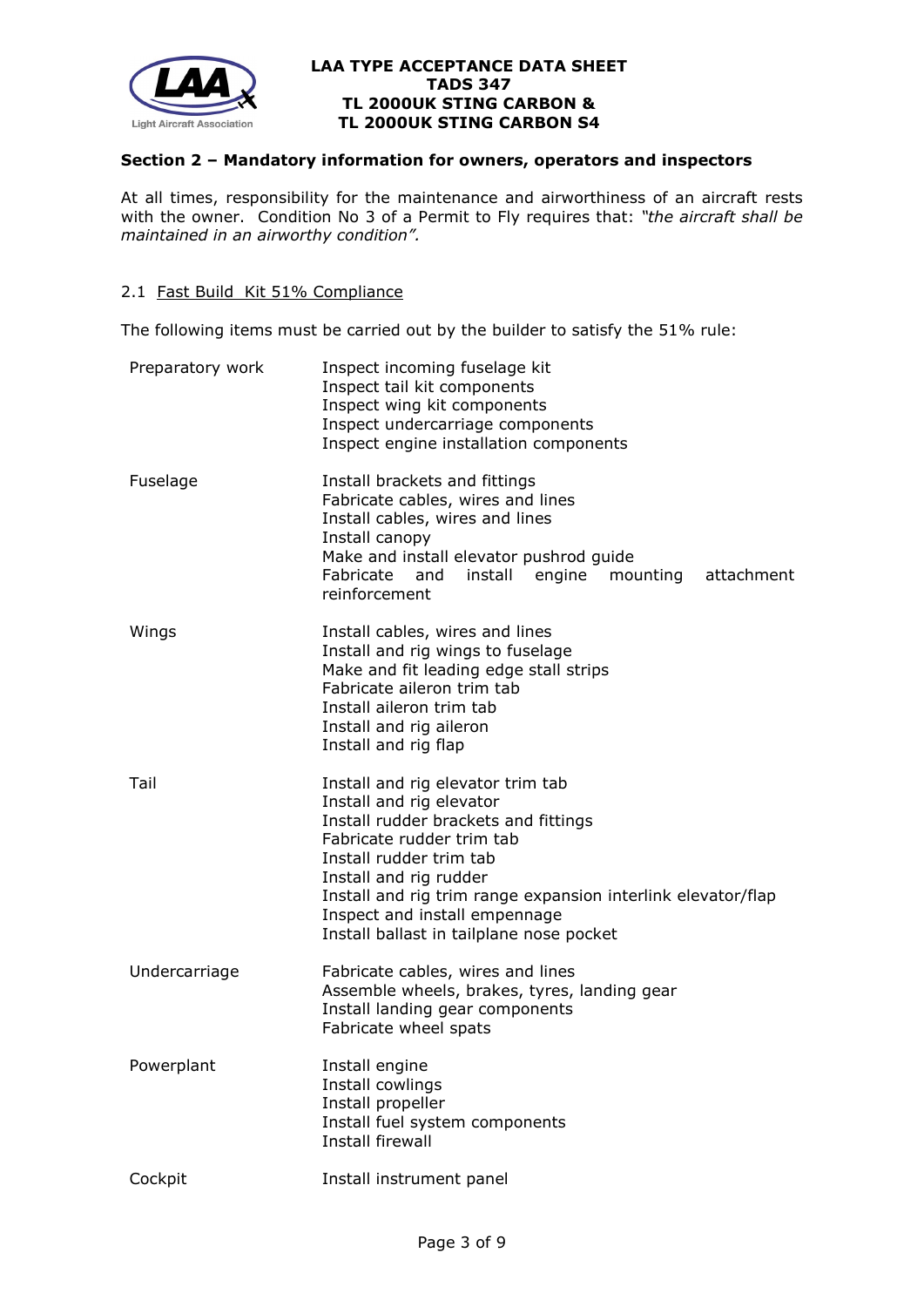

Fabricate seats Install seats Fabricate electrical loom Install electrical systems Install avionics Install aerials Install lights Install standoffs under seats

Final assembly **Paint aircraft** Install placards and registration marks Ground tests

Note: It is acceptable that the seats and wheel spats are factory-supplied for early kits providing the amateur builder has carried out the alternative tasks of:

- Rear fuselage composite reinforcement
- Reinforcement of seat belt brackets
- Reinforcement of wing root ribs.

## 2.2 Build Manual

TL2000 Sting Build Manual v0.3.11 has been accepted by the LAA. TL2000 Sting S4 Build Manual Part 1 v2 (Dec 2016) has been accepted by the LAA. TL2000 Sting S4 Build Manual Part 2 v2 (Jan 2017) has been accepted by the LAA.

These are available from TL Sting UK Ltd.

## 2.3 Build Inspections

Build inspection schedule 60 (TL 2000UK Sting Carbon). Inspector approval codes AC-1 or A-A or K. Inspector signing off final inspection also requires 'first flight' endorsement.

## 2.4 Flight Manual

Aircraft Flight Manual TL2000 Sting Carbon 600 kg UK has been accepted by the LAA. This is available from TL Sting UK Ltd.

## 2.5 Mandatory Permit Directives

None applicable specifically to this aircraft type.

Also check the LAA website for MPDs that are non-type specific [\(TL2.22\)](http://www.lightaircraftassociation.co.uk/engineering/TechnicalLeaflets/Operating%20An%20Aircraft/TL%202.22%20non-type%20specific%20MPDs.pdf).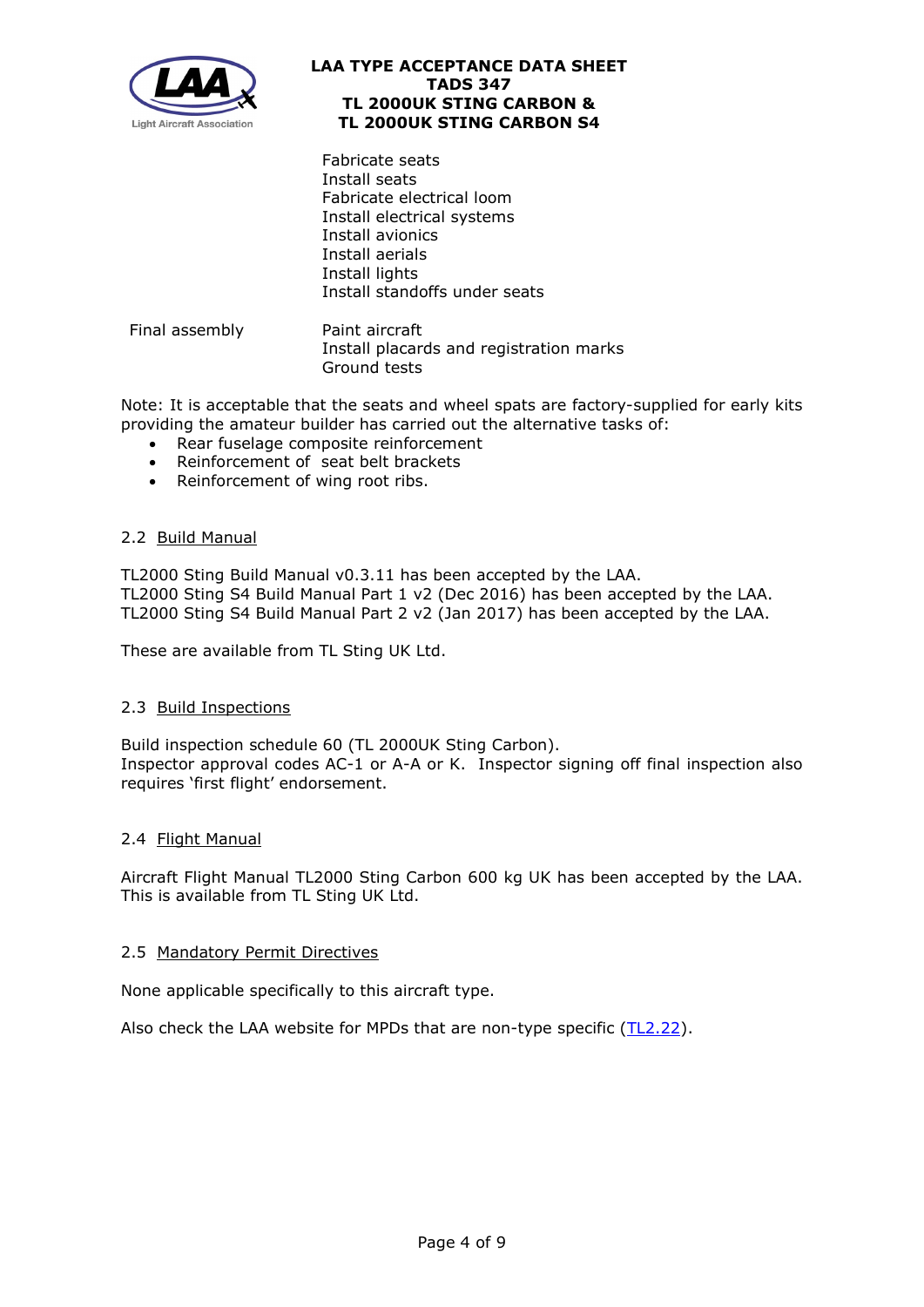

## 2.6 LAA Required Modifications (including LAA issued AILs, SBs, etc)

The following modifications must be incorporated at the time of build (components should be included in the kit):

| LAA reference | Description                                                                                        | Drawing<br>number | Applicability |
|---------------|----------------------------------------------------------------------------------------------------|-------------------|---------------|
| MOD/347/001   | Roll-over hoop modification                                                                        | <b>TQN9020</b>    | Not S4        |
| MOD/347/002   | Rear Fuselage re-enforcement (one extra<br>layer of carbon fibre and additional semi<br>bulk head) | <b>TON9021</b>    | Not S4        |
| MOD/347/003   | Stainless Steel Firewall with Fibrefrax                                                            | <b>TQN9022</b>    | Not S4        |
| MOD/347/004   | Narrow chord, wide span elevator trim<br>tab, up elevator bias spring deleted                      | <b>TQN9019</b>    | Not S4        |
| MOD/347/005   | Elevator Wedges or 2° tailplane incidence<br>reduction                                             | <b>TQN9019</b>    | Not S4        |
| MOD/347/006   | UK redesigned nose Leg                                                                             | <b>TQN9023</b>    | All variants  |
| MOD/347/007   | Wing stall strips                                                                                  | <b>TQN9017</b>    | Not S4        |
| MOD/347/008   | Trim tab drive gearing and pushrod<br>configuration                                                | <b>TQN9019</b>    | Not S4        |
| MAD/347/009   | Straight trim rod with solid fork ends and<br>solid rivets (not pull rivets)                       | <b>TON9024</b>    | All variants  |
| MOD/347/010   | Elevator push rod anti-buckling support                                                            | <b>TQN9025</b>    | Not S4        |
| MOD/347/011   | Fireproof metal brake reservoir                                                                    | <b>TQN9026</b>    | All variants  |
| MOD/347/012   | Crashproof metal gascolator and<br>heatshield added                                                | <b>TQN9027</b>    | Not S4        |
| MOD/347/013   | Rudder pedal mountings - floor<br>reinforcements                                                   | <b>TQN9037</b>    | Not S4        |
| M0D/347/014   | Rudder pedal mounting block bores -<br>opened up                                                   | <b>TQN9031</b>    | Not S4        |
| MOD/347/015   | Centre harness attachment<br>reinforcement                                                         | <b>TQN9032</b>    | Not S4        |
| MoD/347/016   | Addition of ventilation holes to flying<br>surfaces                                                | <b>TQN9000</b>    | All variants  |
| MOD/347/017   | Canopy location lugs - nylon sockets in<br>fuselage                                                | <b>TQN6006</b>    | Not S4        |
| MOD/347/018   | Rudder centring strip & noseleg steering<br>bearings                                               | TQN9033           | Not S4        |
| MOD/347/019   | Larger size coolant radiator                                                                       | TQN9034           | Not S4        |
| MOD/347/020   | UK placards                                                                                        | <b>TQN9007</b>    | All variants  |
| MOD/347/021   | Compass deviation card                                                                             | <b>TQN9008</b>    | All variants  |
| MOD/347/022   | Addition of starter warning light                                                                  | <b>TQN9014</b>    | All variants  |
| MOD/347/023   | (Cancelled)                                                                                        |                   |               |
| MOD/347/024   | Fireproofing fuel pipes and metal fuel<br>fittings                                                 | <b>TQN9035</b>    | All variants  |
| MOD/347/025   | Stiffnuts replaced by castle nuts and split<br>pins                                                | <b>TQN9036</b>    | All variants  |
| MOD/s47/026   | Substitution of Andair fuel valve                                                                  | <b>TQN903B</b>    | Not S4        |
| MOD/347/027   | Ground adjustable aileron tab                                                                      | <b>TQN9039</b>    | Not S4        |
| MOD/347/028   | Addition of over-centre preventer to<br>elevator trim mixer                                        | <b>TQN9040</b>    | Not S4        |
| MOD/347/029   | Addition of braces to firewall                                                                     | <b>TQN9041</b>    | Not S4        |
| MOD/347/030   | Reinforcement of wing root rib                                                                     | <b>TQN9042</b>    | Not S4        |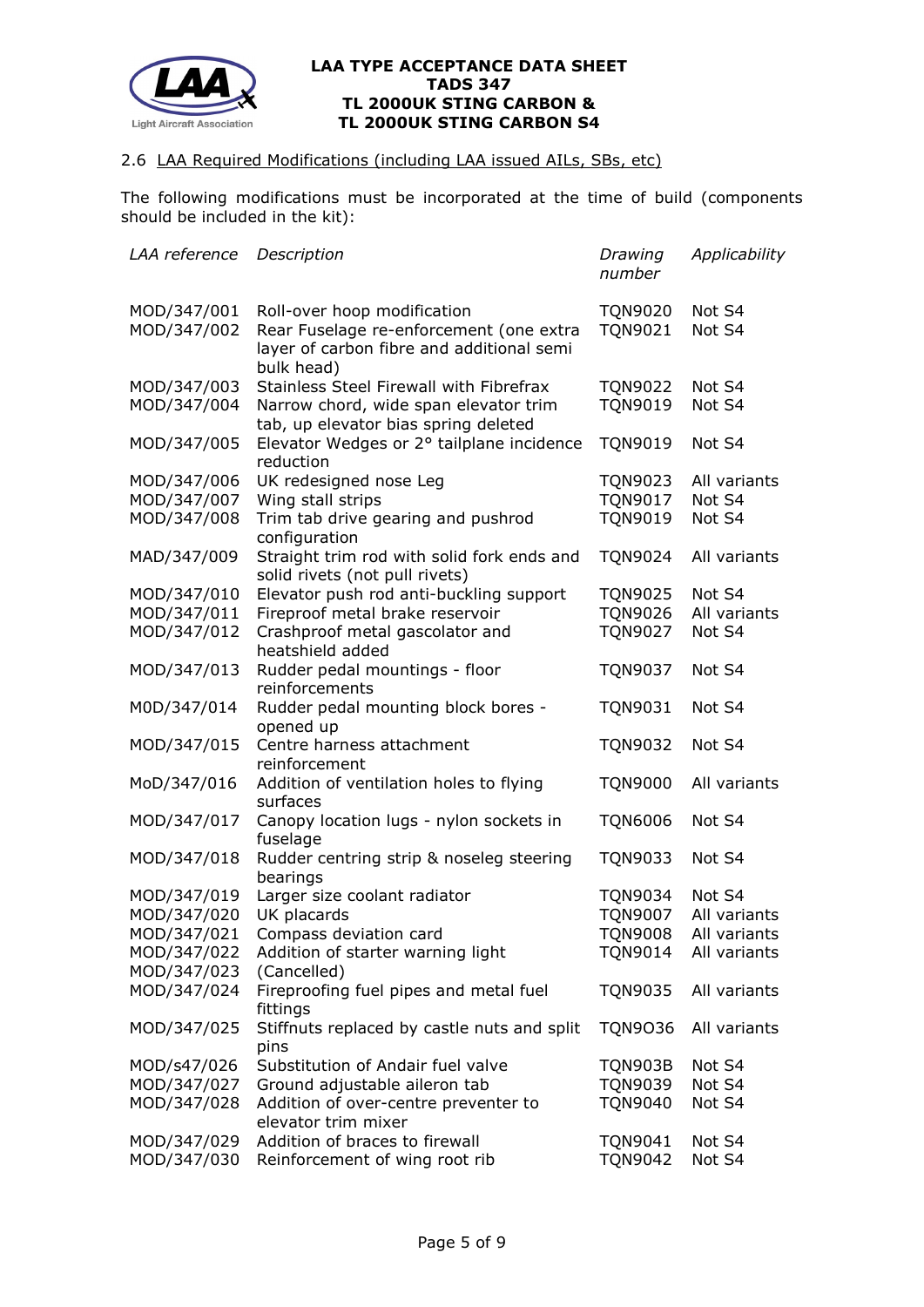

|  | MOD/347/031 End grain balsa stand offs between seats TQN9043 All variants                 |                |                    |
|--|-------------------------------------------------------------------------------------------|----------------|--------------------|
|  | and spar tangs                                                                            |                |                    |
|  | MOD/347/032 Trim speed range expansion - bungee<br>between flap torque tube push rod fork | TON9044 Not S4 |                    |
|  | end and elevator back stop                                                                |                |                    |
|  | MOD/347/033 Modified electrical system (refer to                                          |                | S4 fitted          |
|  | current build manual)                                                                     |                | with Rotax         |
|  |                                                                                           |                | 912 <sub>i</sub> S |

Note that where it states 'not S4' above, in most cases this is due to incorporation of the feature into the basic design.

The following modifications/inspections must be incorporated/carried out in service:

| LAA reference Description |                                                                                                              | Applicability |
|---------------------------|--------------------------------------------------------------------------------------------------------------|---------------|
|                           | MOD/347/034 Inspection of horizontal stabiliser securing pins<br>(see also LAA/AWA/18/12 and TL SB 2018/001) | All variants  |

2.7 Additional engine operating limitations to be placarded or shown by instrument markings

Notes:

- Refer to the engine manufacturer's latest documentation for the definitive parameter values and recommended instruments.
- Where an instrument is not fitted, the limit need not be displayed.

With Rotax 912-ULS engine:

Maximum CHT: 135°C Max Coolant Temp: 120°C (with 50/50 Glycol/water coolant) Oil Temp Limits: 50°C to 130°C (Normal 90-110°C) Oil Pressure: 2-5 Bar Minimum Fuel Pressure: 0.15 bar

2.8 Control surface deflections

| Ailerons                | Up: 11 cm $\pm$ 2 cm                           |
|-------------------------|------------------------------------------------|
| (wing trailing edge to  | Down: 7.5 cm $\pm$ 2 cm                        |
| aileron trailing edge)  |                                                |
| Elevators               | Up: 114 cm $\pm$ 2 cm                          |
| (elevator trailing edge | Down: 128 cm $\pm$ 2 cm                        |
| to top tip of rudder)   |                                                |
| Elevator tab            | Set by gearing                                 |
| Rudder                  | Left: $18 \text{ cm} \pm 2 \text{ cm}$         |
| (centre of fuselage to  | Right: $18 \text{ cm } \pm 2 \text{ cm}$       |
| rudder bottom tip)      |                                                |
| Flap                    | First stage: 8 cm $\pm$ 2 cm                   |
| (wing trailing edge to  | Second stage: $17 \text{ cm} \pm 2 \text{ cm}$ |
| flap trailing edge)     |                                                |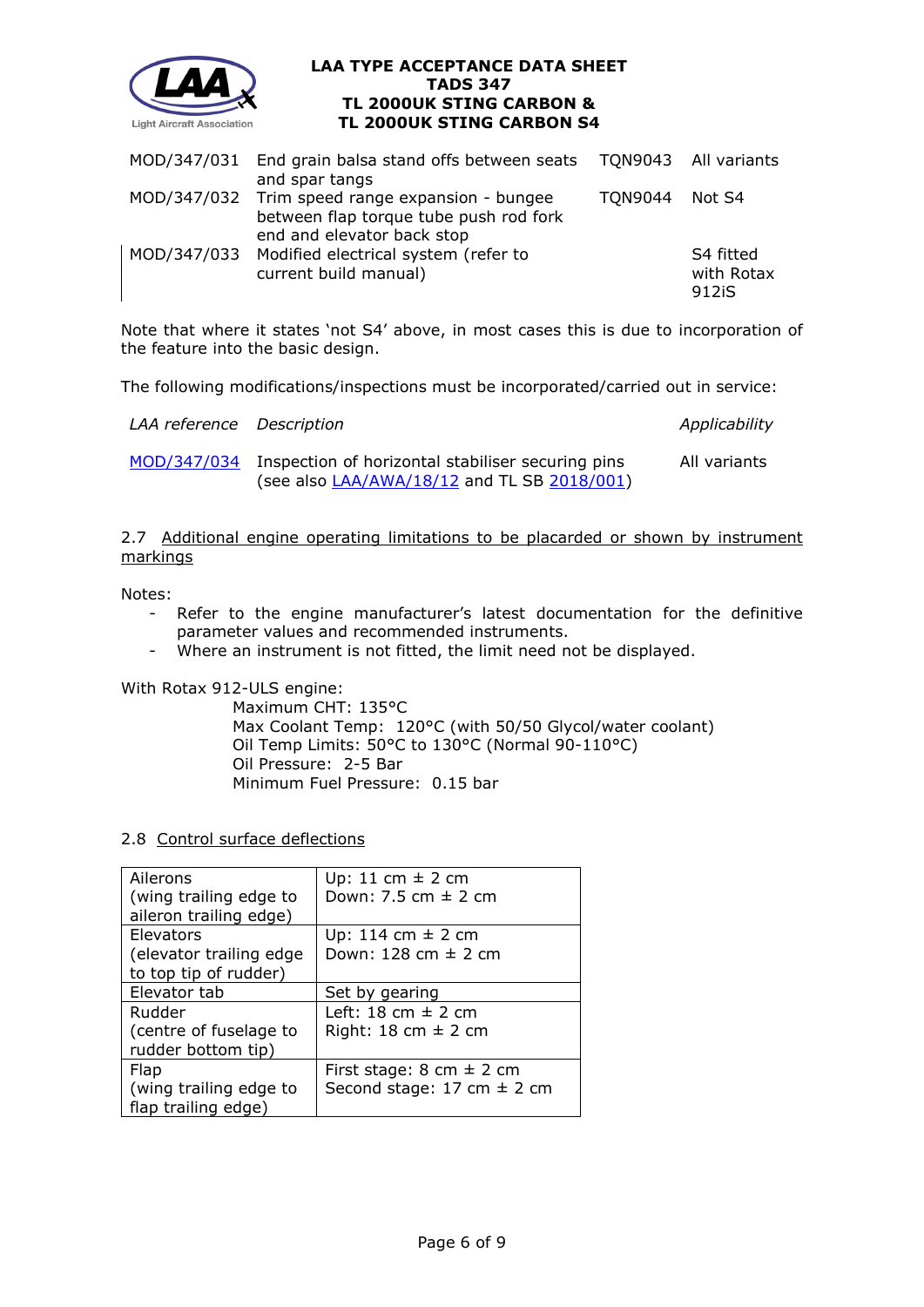

## 2.9 Operating Limitations and Placards

(Note that the wording on an individual aircraft's Operating Limitations document takes precedence, if different.)

- 1. Maximum number of occupants authorised to be carried: Two
- 2. The aircraft must be operated in compliance with the following operating limitations, which shall be displayed in the cockpit by means of placards or instrument markings:
	- 2.1 Aerobatic Limitations Aerobatic manoeuvres are prohibited. Intentional spinning is prohibited.
	- 2.2 Loading Limitations

Maximum Total Weight Authorised: 600 kg CG Range\*: Aft limit 428 mm aft of datum. Forward limit 275 mm aft of datum at weights of 460 kg or less. Forward limit varies linearly between 275 mm aft of datum at 460 kg and 337 mm aft of datum at 600 kg. Datum point is\*: wing leading edge at the root Maximum seat load: 98 kg Maximum baggage weight: 8 kg in each locker and 8 kg on baggage shelf

- 2.3 Engine Limitations Maximum Engine RPM: 5800 Maximum continuous engine RPM: 5500
- 2.4 Airspeed Limitations Maximum Indicated Airspeed ( $V_{NE}$ ): 144 KIAS Max Indicated Airspeed Flaps Extended: 77 KIAS (15°), 66 KIAS (full) Maximum Structural Cruising Speed (Vc): 120 KIAS Maximum Manoeuvring Speed (Va): 120 KIAS
- 2.5 Other Limitations The aircraft shall be flown by day and under Visual Flight Rules only. Smoking in the aircraft is prohibited.

Additional Placards:

"Occupant Warning - This Aircraft has not been Certificated to an International Requirement"

A fireproof identification plate must be fitted to fuselage, engraved or stamped with aircraft's registration letters.

\* Note that the cg range and datum are different from that given in the manufacturer's information for the S4 variant. The manufacturer states the cg datum to be the tip of the propeller spinner, which should equate to 1730 mm forward of the wing leading edge of the root for the standard propeller/engine configuration; however, as propeller and engine changes are common on LAA aircraft, it is more appropriate to use the wing leading edge. The approved cg range is that which has been tested by the LAA to meet the appropriate approval requirements, including stability requirements, and differs from the manufacturer's stated range.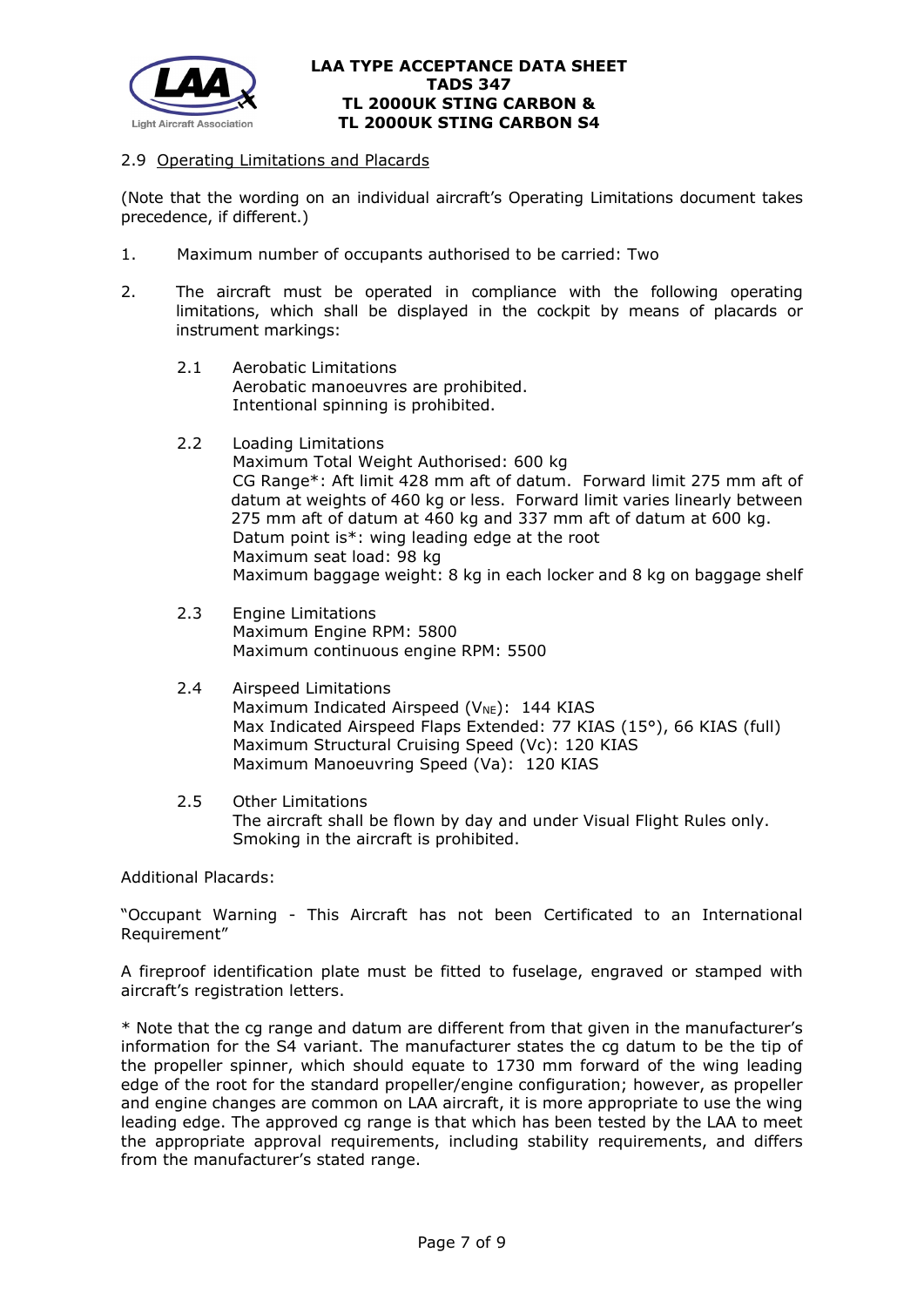

## 2.10 Maximum permitted empty weight

Not applicable.

## **Section 3 – Advice to owners, operators and inspectors**

#### 3.1 Maintenance Manual

Maintenance Manual TL Sting Carbon 600 kg CS-VLA has been accepted by the LAA. This is available from TL Sting UK Ltd.

#### 3.2 Standard Options

- 1. Some early aircraft are fitted with dual calliper brakes
- 2. Dynon Skyview D1000 EFIS
- 3. Dynon Skyview autopilot\*
- 4. Garmin G3X Touch EFIS
- 5. Garmin heated pitot tube
- 6. Garmin G3X autopilot\*
- 7. TL Ultralight strobes, navigation and landing lights
- 8. TL Ultralight dual brakes
- 9. TL Ultralight parking brake
- 10. Galaxy 6/600 SD S-LSA recovery parachute system (contact LAA Engineering prior to retrofitting)
- 11. Long range fuel tanks
- 12. Heated seats
- 13. Leather seats
- 14. Floscan 201 fuel flow sensor for use with EFIS units
- 15. Tinted canopy
- 16. Skydrive coolant-type carb heater

\* Note that autopilot installations need to be individually approved by LAA Engineering due to the testing required. If fitting retrospectively, please contact LAA Engineering. If fitting as part of initial build, please include forms LAA/IC-APR and LAA/IC-APP, as appropriate, with your build paperwork.

The retractable gear and aerotowing options offered by the factory have not yet been approved by the LAA. Electric flaps are only approved on the S4 variant.

#### 3.3 Manufacturer's Information (including Service Bulletins, Service Letters, etc)

In the absence of any over-riding LAA classification, inspections and modifications published by the manufacturer should be satisfied according to the recommendation of the manufacturer. It is the owner's responsibility to be aware of and supply such information to their Inspector.